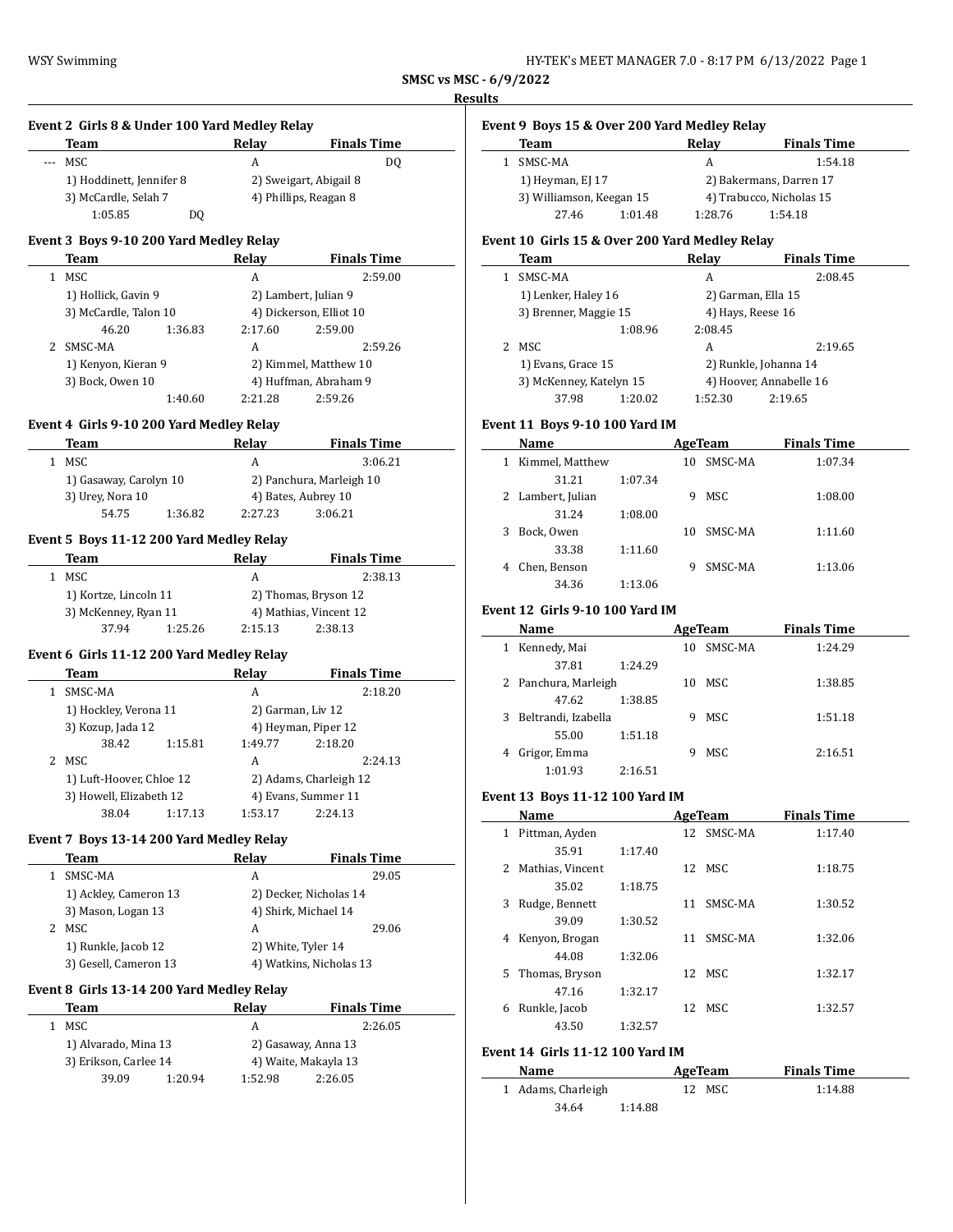**SMSC vs MSC - 6/9/2022 Results**

# **(Event 14 Girls 11-12 100 Yard IM)**

|    | Name             |         |     | AgeTeam | <b>Finals Time</b> |  |  |
|----|------------------|---------|-----|---------|--------------------|--|--|
| 2  | Garman, Liv      |         | 12. | SMSC-MA | 1:21.28            |  |  |
|    | 39.27            | 1:21.28 |     |         |                    |  |  |
| 3  | Lenker, Marissa  |         | 11  | SMSC-MA | 1:22.34            |  |  |
|    | 37.75            | 1:22.34 |     |         |                    |  |  |
| 4  | Pittman, Ryle    |         | 11  | SMSC-MA | 1:29.63            |  |  |
|    | 41.61            | 1:29.63 |     |         |                    |  |  |
| 5. | Kevorkova, Sofia |         | 11  | MSC     | 1:31.89            |  |  |
|    | 42.02            | 1:31.89 |     |         |                    |  |  |
| 6  | Dormer, Anna     |         | 12  | MSC     | 1:47.01            |  |  |
|    | 49.34            | 1:47.01 |     |         |                    |  |  |

### **Event 15 Boys 13-14 100 Yard IM**

| Name                  |         |    | AgeTeam | <b>Finals Time</b> |  |
|-----------------------|---------|----|---------|--------------------|--|
| Ackley, Cameron<br>1  |         | 13 | SMSC-MA | 1:08.17            |  |
| 31.36                 | 1:08.17 |    |         |                    |  |
| 2 Zheng, Victor       |         | 14 | SMSC-MA | 1:15.67            |  |
| 34.76                 | 1:15.67 |    |         |                    |  |
| White, Tyler<br>3     |         |    | 14 MSC  | 1:17.37            |  |
| 36.23                 | 1:17.37 |    |         |                    |  |
| Decker, Nicholas<br>4 |         | 14 | SMSC-MA | 1:18.65            |  |
| 37.75                 | 1:18.65 |    |         |                    |  |

# **Event 16 Girls 13-14 100 Yard IM**

| Name                |         | AgeTeam    | <b>Finals Time</b> |  |
|---------------------|---------|------------|--------------------|--|
| Shaulis, Emily<br>1 |         | 14 SMSC-MA | 1:22.27            |  |
| 37.05               | 1:22.27 |            |                    |  |
| 2 Runkle, Johanna   |         | 14 MSC     | 1:23.38            |  |
| 41.47               | 1:23.38 |            |                    |  |
| 3 Alvarado, Mina    |         | 13 MSC     | 1:26.57            |  |
| 40.54               | 1:26.57 |            |                    |  |
| Gasaway, Anna<br>4  |         | 13 MSC     | 1:26.74            |  |
| 40.19               | 1:26.74 |            |                    |  |

# **Event 17 Boys 15 & Over 100 Yard IM**

|    | Name                 |         |    | AgeTeam | <b>Finals Time</b> |  |
|----|----------------------|---------|----|---------|--------------------|--|
|    | 1 Williamson, Keegan |         | 15 | SMSC-MA | 1:03.92            |  |
|    | 28.55                | 1:03.92 |    |         |                    |  |
|    | 2 Sheaffer, Adam     |         | 17 | SMSC-MA | 1:07.48            |  |
|    | 31.43                | 1:07.48 |    |         |                    |  |
| 3. | Schmidt, Gavin       |         | 17 | MSC.    | 1:07.88            |  |
|    | 29.95                | 1:07.88 |    |         |                    |  |
| 4  | Bakermans, Darren    |         | 17 | SMSC-MA | 1:09.08            |  |
|    | 33.15                | 1:09.08 |    |         |                    |  |
|    |                      |         |    |         |                    |  |

#### **Event 18 Girls 15 & Over 100 Yard IM**

|   | Name              |         | AgeTeam    | <b>Finals Time</b> |  |
|---|-------------------|---------|------------|--------------------|--|
|   | Hoover, Annabelle |         | 16 MSC     | 1:05.82            |  |
|   | 31.05             | 1:05.82 |            |                    |  |
|   | 2 Lenker, Haley   |         | 16 SMSC-MA | 1:10.21            |  |
|   | 31.64             | 1:10.21 |            |                    |  |
| 3 | McKenney, Katelyn |         | 15 MSC     | 1:18.56            |  |
|   | 36.54             | 1:18.56 |            |                    |  |

#### **Event 19 Boys 8 & Under 25 Yard Freestyle**

| Name               | AgeTeam   | <b>Finals Time</b> |
|--------------------|-----------|--------------------|
| 1 Bock, Tanner     | 8 SMSC-MA | 16.67              |
| 2 Hockley, Brooks  | 8 SMSC-MA | 18.00              |
| 3 Wetzel, Nicholas | 7 SMSC-MA | 20.31              |

|          | 4 Yagel, Owen       | 7  | MSC     | 22.15  |
|----------|---------------------|----|---------|--------|
| 5.       | Anderson, Henry     | 8  | MSC     | 22.94  |
| 6        | Danowski, Joseph    | 5. | MSC.    | 30.56  |
|          | --- West, Darwin    | 7  | SMSC-MA | X22.84 |
|          | --- Redding, Caleb  | 8  | SMSC-MA | X23.13 |
|          | --- Kenyon, Timothy | 7  | SMSC-MA | X24.79 |
|          | --- Bock, Colton    | 6  | SMSC-MA | X26.58 |
|          | --- Felty, Warren   | 6  | SMSC-MA | X32.79 |
|          | --- Kalata, Max     | 8  | SMSC-MA | X34.34 |
| $\cdots$ | Bates, Levi         | 8  | MSC.    | X40.60 |
|          | Hoddinett, Joseph   | 6  | MSC     | X45.14 |
|          | Dagen, Jax          | 5. | SMSC-MA | X51.22 |
|          |                     |    |         |        |

# **Event 20 Girls 8 & Under 25 Yard Freestyle**

|       | Name                |   | <b>AgeTeam</b> | <b>Finals Time</b> |
|-------|---------------------|---|----------------|--------------------|
| 1     | Kichline, Ella      | 8 | MSC            | 17.53              |
| 2     | Phillips, Reagan    | 8 | MSC            | 18.08              |
| 3     | Geiman, Anne        | 8 | SMSC-MA        | 19.08              |
| 4     | Hoddinett, Jennifer | 8 | MSC            | 22.95              |
| 5     | Felty, Nellie       | 8 | SMSC-MA        | 23.78              |
| 6     | Brenner, Eliza      | 7 | SMSC-MA        | 23.93              |
| ---   | Sweigart, Abigail   | 8 | MSC            | X19.89             |
| ---   | Dominick, Eleanor   | 7 | MSC            | X22.70             |
|       | Zang, Ali-may       | 7 | MSC            | X22.91             |
| $---$ | Spurgeon, Emily     | 7 | SMSC-MA        | X24.69             |
| ---   | McCardle, Selah     | 7 | MSC            | X25.30             |
|       | Miller, Madison     | 7 | SMSC-MA        | X27.17             |
|       | Vargas, Scarlett    | 5 | MSC            | X27.96             |
|       | Semanick, Olivia    | 7 | MSC            | X30.99             |
| ---   | Bates, Adeline      | 6 | MSC            | X31.91             |
| ---   | Smith, Aria         | 8 | SMSC-MA        | X34.22             |
|       | Markle, Cordelia    | 7 | MSC            | X35.28             |
|       | McCardle, Calvary   | 6 | MSC            | X35.28             |
|       | Semanick, Maya      | 5 | MSC            | X53.18             |

# **Event 21 Boys 9-10 50 Yard Freestyle**

|          | Name                |    | AgeTeam | <b>Finals Time</b> |
|----------|---------------------|----|---------|--------------------|
| 1        | McCardle, Talon     | 10 | MSC.    | 34.27              |
| 2        | Huffman, Abraham    | 9  | SMSC-MA | 41.63              |
| 3        | Wetzel, Owen        | 9  | SMSC-MA | 43.75              |
| 4        | Rudge, Jackson      | 9  | SMSC-MA | 44.06              |
| 5.       | Dickerson, Elliot   | 10 | MSC.    | 45.05              |
| 6        | Burns, Hayden       | 9  | MSC.    | 45.42              |
|          | --- Shaffer, Hudson | 9  | MSC.    | X48.57             |
|          | --- Saloum, Michael | 10 | MSC.    | X52.17             |
| $\cdots$ | Miller, Jack        | 9  | SMSC-MA | X52.89             |
|          | Kenyon, Kieran      | 9  | SMSC-MA | X53.28             |
|          | Geiman, Josiah      | 10 | SMSC-MA | X1:04.09           |

### **Event 22 Girls 9-10 50 Yard Freestyle**

|   | Name                  |    | AgeTeam    | <b>Finals Time</b> |  |
|---|-----------------------|----|------------|--------------------|--|
| 1 | Urey, Nora            | 10 | MSC        | 37.92              |  |
|   | 2 Gasaway, Carolyn    | 10 | MSC        | 42.47              |  |
|   | 3 Chapones, Avery     | 9  | SMSC-MA    | 42.67              |  |
|   | 4 Cairo, Brieanne     |    | 10 SMSC-MA | 43.46              |  |
|   | 5 Beltrandi, Izabella | 9  | MSC        | 45.45              |  |
|   | --- Grigor, Emma      | 9  | MSC        | X49.54             |  |
|   | --- Markle, Adelaide  |    | MSC.       | X55.79             |  |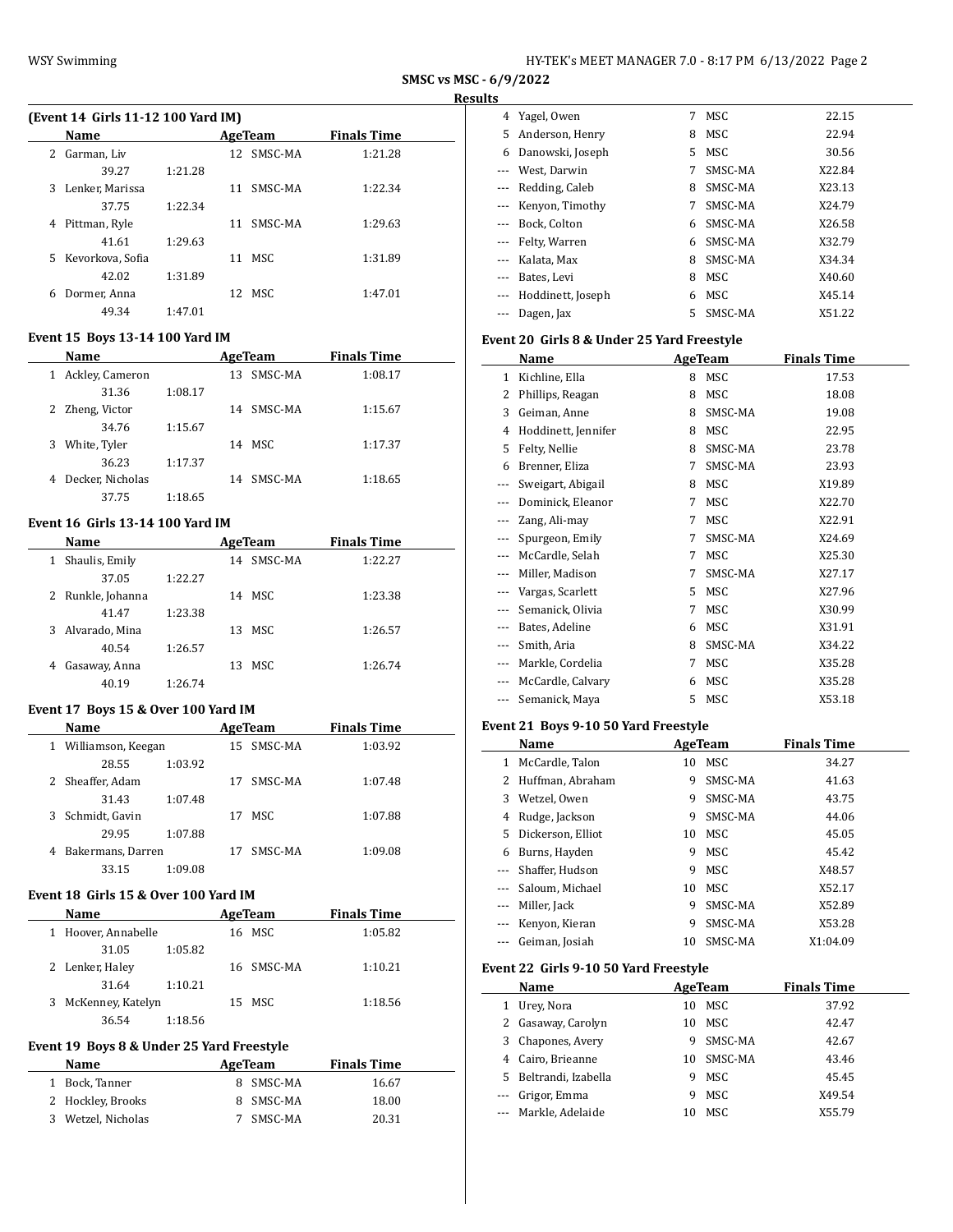L

 $\overline{a}$ 

| HY-TEK's MEET MANAGER 7.0 - 8:17 PM 6/13/2022 Page 3 |  |
|------------------------------------------------------|--|
|------------------------------------------------------|--|

**SMSC vs MSC - 6/9/2022 Results**

# **Event 23 Boys 11-12 50 Yard Freestyle**

| Name               |    |         | <b>Finals Time</b>                                                                                          |  |
|--------------------|----|---------|-------------------------------------------------------------------------------------------------------------|--|
| 1 Pittman, Ayden   |    | SMSC-MA | 28.47                                                                                                       |  |
| Kortze, Lincoln    |    | MSC     | 36.03                                                                                                       |  |
| Kenyon, Brogan     |    |         | 36.08                                                                                                       |  |
| Redding, Andrew    | 11 | SMSC-MA | 36.67                                                                                                       |  |
| McKenney, Ryan     |    | MSC     | 37.76                                                                                                       |  |
| Runkle, Jacob      |    |         | 39.29                                                                                                       |  |
| Saloum, Antonio    |    |         | X37.64                                                                                                      |  |
| Zandvoort, Carter  |    |         | X43.04                                                                                                      |  |
| Dickerson, Simon   |    |         | X43.48                                                                                                      |  |
| McAllister, Owen   |    |         | X43.84                                                                                                      |  |
| Pentz-Ker, Brayden |    |         | X1:04.89                                                                                                    |  |
| Sepahpanah, Babak  | 12 | MSC     | <b>XNS</b>                                                                                                  |  |
|                    |    |         | AgeTeam<br>12<br>11<br>11 SMSC-MA<br>11<br>12 MSC<br>12 MSC<br>11 SMSC-MA<br>12 MSC<br>12 MSC<br>11 SMSC-MA |  |

### **Event 24 Girls 11-12 50 Yard Freestyle**

|    | Name                    |    | AgeTeam | <b>Finals Time</b> |  |
|----|-------------------------|----|---------|--------------------|--|
|    | Heyman, Piper           | 12 | SMSC-MA | 29.23              |  |
|    | 2 Howell, Elizabeth     |    | 12 MSC  | 31.37              |  |
| 3. | Luft-Hoover, Chloe      |    | 12 MSC  | 32.12              |  |
| 4  | Pittman, Ryle           | 11 | SMSC-MA | 34.67              |  |
| 5. | Eisenhart, Ella         | 11 | MSC.    | 37.40              |  |
|    | --- Wickard, Olivia     | 11 | SMSC-MA | X35.95             |  |
|    | --- Livelsberger, Ella  | 11 | MSC.    | X42.28             |  |
|    | --- Parthiban, Harshita |    | SMSC-MA | NS                 |  |

### **Event 25 Boys 13-14 50 Yard Freestyle**

| Name                    | AgeTeam    | <b>Finals Time</b> |
|-------------------------|------------|--------------------|
| Gesell, Cameron<br>1.   | MSC.<br>13 | 26.89              |
| 2 Mason, Logan          | 13 SMSC-MA | 28.58              |
| Weigle, Ethan<br>3      | 13 SMSC-MA | 29.95              |
| 4 Rudge, Weston         | 14 SMSC-MA | 30.97              |
| Watkins, Nicholas<br>5. | MSC.       | 35.45              |

### **Event 26 Girls 13-14 50 Yard Freestyle**

|    | Name              | AgeTeam    | <b>Finals Time</b> |
|----|-------------------|------------|--------------------|
|    | 1 Erikson, Carlee | 14 MSC     | 29.39              |
|    | 2 Chen, Carina    | 13 SMSC-MA | 31.37              |
|    | 3 Fetchko, Joci   | 13 SMSC-MA | 34.16              |
|    | 4 Gasaway, Anna   | MSC<br>13  | 34.22              |
| 5. | Baum, Sarah       | 14 MSC     | 38.64              |

# **Event 27 Boys 15 & Over 50 Yard Freestyle**

|   | Name                                       |         | AgeTeam            | <b>Finals Time</b> |  |  |  |
|---|--------------------------------------------|---------|--------------------|--------------------|--|--|--|
| 1 | Heyman, EJ                                 | 17      | SMSC-MA            | 24.25              |  |  |  |
| 2 | Morton, Riley                              | 17      | SMSC-MA            | 26.58              |  |  |  |
| 3 | Werner, Aiden                              | 17      | SMSC-MA            | 27.03              |  |  |  |
| 4 | Schmidt, Gavin                             | 17      | MSC                | 27.74              |  |  |  |
| 5 | Kuffa, Ryan                                |         | 15 SMSC-MA         | 27.86              |  |  |  |
| 6 | Snider, Zain                               |         | 15 SMSC-MA         | 31.46              |  |  |  |
|   | Event 28 Girls 15 & Over 50 Yard Freestyle |         |                    |                    |  |  |  |
|   | Name                                       | AgeTeam | <b>Finals Time</b> |                    |  |  |  |
| 1 | Brenner, Maggie                            |         | 15 SMSC-MA         | 28.03              |  |  |  |
| 2 | Hays, Reese                                |         | 16 SMSC-MA         | 28.69              |  |  |  |
| 3 | Felix, Sophia                              |         | 15 SMSC-MA         | 29.07              |  |  |  |
| 4 | McKenney, Katelyn                          | 15      | MSC                | 29.56              |  |  |  |
| 5 | Evans, Grace                               |         | 15 MSC             | 31.85              |  |  |  |

| Event 29 Boys 8 & Under 25 Yard Backstroke |                  |    |         |                    |  |  |  |  |
|--------------------------------------------|------------------|----|---------|--------------------|--|--|--|--|
|                                            | Name             |    | AgeTeam | <b>Finals Time</b> |  |  |  |  |
| 1                                          | Anderson, Henry  | 8  | MSC     | 25.33              |  |  |  |  |
| 2.                                         | Bock, Colton     | 6  | SMSC-MA | 28.76              |  |  |  |  |
| 3                                          | Yagel, Owen      | 7  | MSC     | 30.91              |  |  |  |  |
| 4                                          | Kenyon, Timothy  |    | SMSC-MA | 30.92              |  |  |  |  |
| 5.                                         | Danowski, Joseph | 5. | MSC.    | 33.41              |  |  |  |  |
| 6                                          | Felty, Warren    | 6  | SMSC-MA | 45.86              |  |  |  |  |
|                                            | West, Darwin     | 7  | SMSC-MA | X26.79             |  |  |  |  |
|                                            | Redding, Caleb   | 8  | SMSC-MA | X36.36             |  |  |  |  |
| $\cdots$                                   | Kalata, Max      | 8  | SMSC-MA | X38.65             |  |  |  |  |
|                                            | Dagen, Jax       | 5. | SMSC-MA | X45.14             |  |  |  |  |
|                                            | Bates, Levi      | 8  | MSC     | X45.37             |  |  |  |  |

### **Event 30 Girls 8 & Under 25 Yard Backstroke**

|       | Name                |    | <b>AgeTeam</b> | <b>Finals Time</b> |
|-------|---------------------|----|----------------|--------------------|
| 1     | Goodman, Della      | 8  | SMSC-MA        | 20.89              |
| 2     | Zang, Ali-may       | 7  | MSC            | 25.40              |
| 3     | McCardle, Selah     | 7  | MSC            | 25.80              |
| 4     | Brenner, Eliza      | 7  | SMSC-MA        | 26.32              |
| 5     | Spurgeon, Emily     | 7  | SMSC-MA        | 26.64              |
| 6     | Dominick, Eleanor   | 7  | MSC            | 27.70              |
| $---$ | Phillips, Reagan    | 8  | MSC            | X24.97             |
| $---$ | Felty, Nellie       | 8  | SMSC-MA        | X25.62             |
|       | Miller, Madison     | 7  | SMSC-MA        | X27.50             |
| ---   | Hoddinett, Jennifer | 8  | MSC            | X28.37             |
| ---   | McCardle, Calvary   | 6  | MSC            | X28.93             |
| ---   | Semanick, Olivia    | 7  | MSC            | X34.78             |
| ---   | Vargas, Scarlett    | 5  | MSC            | X37.81             |
|       | Smith, Aria         | 8  | SMSC-MA        | X37.86             |
|       | Markle, Cordelia    | 7  | MSC            | X41.97             |
| ---   | Bates, Adeline      | 6  | MSC            | X47.03             |
|       | Semanick, Maya      | 5. | MSC            | XD <sub>O</sub>    |

### **Event 31 Boys 9-10 50 Yard Backstroke**

|          | Name              |    | AgeTeam | <b>Finals Time</b> |
|----------|-------------------|----|---------|--------------------|
| 1        | Hollick, Gavin    | 9  | MSC     | 43.87              |
| 2        | Wetzel, Owen      | 9  | SMSC-MA | 53.23              |
| 3        | Burns, Hayden     | 9  | MSC.    | 54.54              |
| 4        | Kenyon, Kieran    | 9  | SMSC-MA | 54.87              |
| 5.       | Huffman, Abraham  | 9  | SMSC-MA | 55.77              |
| 6        | Saloum, Michael   | 10 | MSC     | 57.93              |
|          | Primrose, Shawn   | 9  | SMSC-MA | X49.53             |
|          | Rudge, Jackson    | 9  | SMSC-MA | X54.93             |
|          | Shaffer, Hudson   | 9  | MSC     | X1:01.14           |
| $\cdots$ | Miller, Jack      | 9  | SMSC-MA | X1:10.19           |
|          | Geiman, Josiah    | 10 | SMSC-MA | X1:24.79           |
|          | Dickerson, Elliot | 10 | MSC.    | X <sub>D</sub> O   |

### **Event 32 Girls 9-10 50 Yard Backstroke**

|   | Name                 |    | AgeTeam | <b>Finals Time</b> |
|---|----------------------|----|---------|--------------------|
| 1 | Kozup, Peyton        | 10 | SMSC-MA | 41.59              |
|   | 2 Panchura, Marleigh | 10 | MSC.    | 47.39              |
|   | 3 Bates, Aubrey      | 10 | MSC     | 47.52              |
|   | 4 Chapones, Avery    | 9  | SMSC-MA | 55.91              |
|   | 5 Cairo, Brieanne    | 10 | SMSC-MA | 1:00.01            |
|   | --- Grigor, Emma     | 9  | MSC.    | X59.44             |
|   | --- Markle, Adelaide | 10 | MSC.    | X1:07.70           |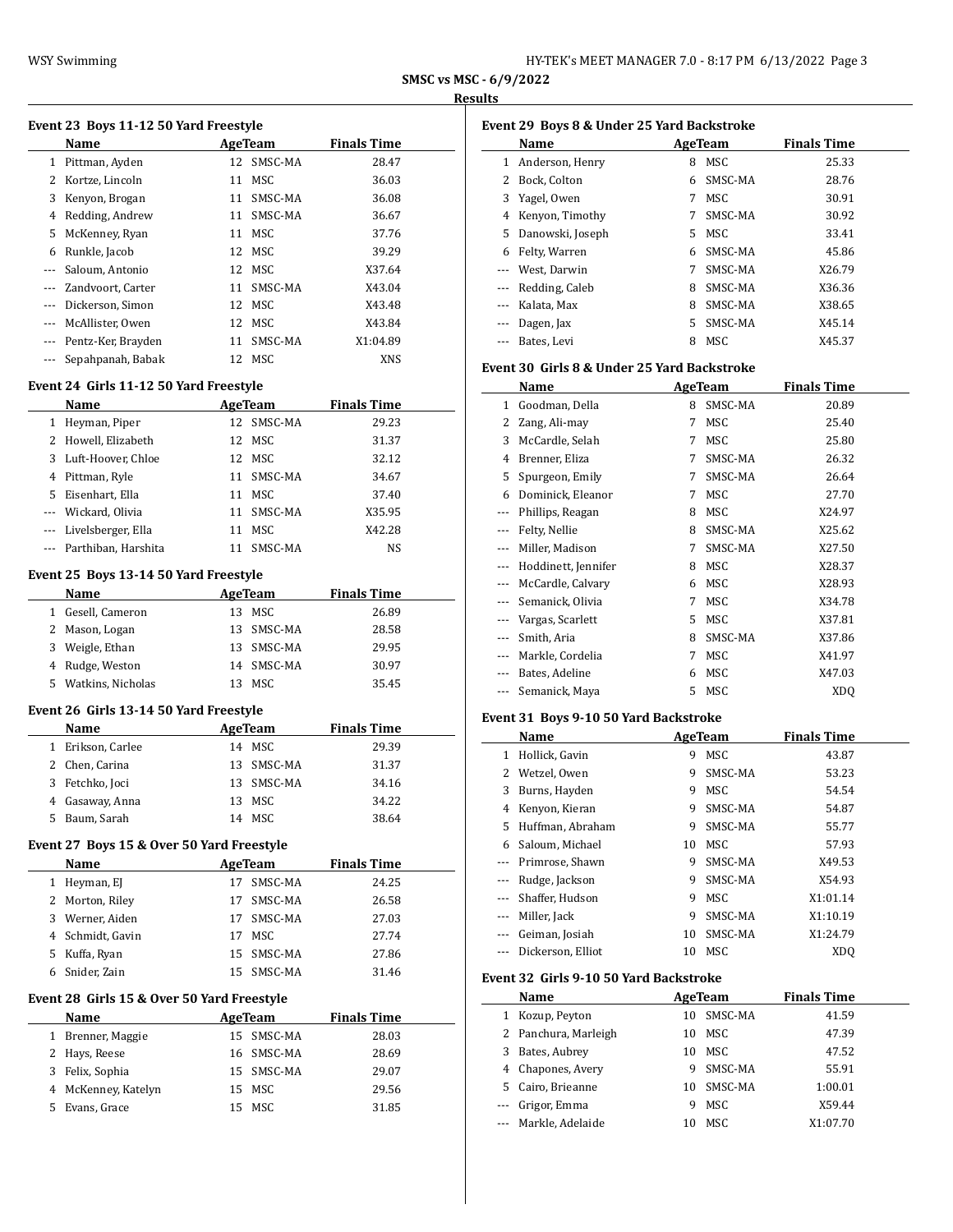# **Results**

|                | <b>WSY Swimming</b>                        |                |                    | SMSC vs MSC - 6/9/2022 |                                             |         |                | HY-TEK's MEET MANAGER 7.0 - 8:17 PM 6/13/2022 Page 4 |
|----------------|--------------------------------------------|----------------|--------------------|------------------------|---------------------------------------------|---------|----------------|------------------------------------------------------|
|                |                                            |                |                    | <b>Results</b>         |                                             |         |                |                                                      |
|                | (Event 32 Girls 9-10 50 Yard Backstroke)   |                |                    |                        | Event 38 Girls 15 & Over 50 Yard Backstroke |         |                |                                                      |
|                | Name                                       | AgeTeam        | <b>Finals Time</b> |                        | Name                                        |         | AgeTeam        | <b>Finals Time</b>                                   |
|                | --- Gasaway, Carolyn                       | 10 MSC         | NS                 |                        | 1 Lenker, Haley                             |         | 16 SMSC-MA     | 31.59                                                |
|                | Event 33 Boys 11-12 50 Yard Backstroke     |                |                    |                        | 2 Hays, Reese                               |         | 16 SMSC-MA     | 34.31                                                |
|                | Name                                       | <b>AgeTeam</b> | <b>Finals Time</b> | 3                      | Evans, Grace                                |         | 15 MSC         | 38.36                                                |
|                | 1 Kortze, Lincoln                          | 11 MSC         | 39.99              |                        | 4 Garman, Kendall                           |         | 16 SMSC-MA     | 41.60                                                |
|                | 2 Mathias, Vincent                         | 12 MSC         | 41.97              |                        |                                             |         |                |                                                      |
| 3              | Rudge, Bennett                             | 11 SMSC-MA     | 42.95              |                        | Event 39 Boys 9-10 100 Yard Freestyle       |         |                |                                                      |
| 4              | Saloum, Antonio                            | 12 MSC         | 50.81              |                        | Name                                        |         | AgeTeam        | <b>Finals Time</b>                                   |
| 5              | Shirk, Kyle                                | 12 SMSC-MA     | 53.82              |                        | 1 Kimmel, Matthew                           |         | 10 SMSC-MA     | 1:17.65                                              |
| 6              | Pentz-Ker, Brayden                         | 11 SMSC-MA     | 1:14.90            |                        | 34.47                                       | 1:17.65 |                |                                                      |
| $\overline{a}$ | Thomas, Bryson                             | 12 MSC         | X45.78             |                        | 2 Lambert, Julian                           |         | 9 MSC          | 1:19.89                                              |
|                | Dickerson, Simon                           | 12 MSC         | X54.30             |                        | 37.30                                       | 1:19.89 |                |                                                      |
| $\cdots$       | McAllister, Owen                           | 12 MSC         | X56.30             |                        | 3 Hollick, Gavin                            |         | 9 MSC          | 1:29.89                                              |
|                | --- Sepahpanah, Babak                      | 12 MSC         | <b>XNS</b>         |                        | 40.78                                       | 1:29.89 |                |                                                      |
|                |                                            |                |                    |                        | 4 Chen, Benson                              |         | 9 SMSC-MA      | 1:31.41                                              |
|                | Event 34 Girls 11-12 50 Yard Backstroke    |                |                    |                        | 44.44                                       | 1:31.41 |                |                                                      |
|                | Name                                       | <b>AgeTeam</b> | <b>Finals Time</b> |                        | 5 Huffman, Abraham                          |         | 9 SMSC-MA      | 1:33.86                                              |
|                | 1 Adams, Charleigh                         | 12 MSC         | 34.44              |                        | 44.12<br>6 Shaffer, Hudson                  | 1:33.86 | 9 MSC          | 1:52.69                                              |
|                | 2 Evans, Summer                            | 11 MSC         | 35.45              |                        |                                             |         |                |                                                      |
| 3              | Hockley, Verona                            | 11 SMSC-MA     | 38.63              |                        | 54.49                                       | 1:52.69 | SMSC-MA        | X1:42.63                                             |
| 4              | Kozup, Jada                                | 12 SMSC-MA     | 39.28              |                        | --- Primrose, Shawn<br>46.06                | 1:42.63 | 9              |                                                      |
| 5              | Luft-Hoover, Chloe                         | 12 MSC         | 39.48              |                        |                                             |         |                |                                                      |
| 6              | Wickard, Olivia                            | 11 SMSC-MA     | 43.77              |                        | Event 40 Girls 9-10 100 Yard Freestyle      |         |                |                                                      |
| $\cdots$       | Dormer, Anna                               | 12 MSC         | X45.71             |                        | Name                                        |         | AgeTeam        | <b>Finals Time</b>                                   |
| $\cdots$       | Livelsberger, Ella                         | 11 MSC         | X1:01.69           |                        | 1 Kennedy, Mai                              |         | 10 SMSC-MA     | 1:17.09                                              |
|                | --- Eisenhart, Ella                        | 11 MSC         | XDQ                |                        | 35.99                                       | 1:17.09 |                |                                                      |
|                | Event 35 Boys 13-14 50 Yard Backstroke     |                |                    |                        | 2 Urey, Nora                                |         | 10 MSC         | 1:26.12                                              |
|                | Name                                       | AgeTeam        | <b>Finals Time</b> |                        | 40.02                                       | 1:26.12 |                |                                                      |
|                | 1 Ackley, Cameron                          | 13 SMSC-MA     | 29.44              |                        | 3 Bates, Aubrey                             |         | 10 MSC         | 1:36.15                                              |
|                | 2 Gesell, Cameron                          | 13 MSC         | 31.09              |                        | 46.42                                       | 1:36.15 |                |                                                      |
| 3              | Shirk, Michael                             | 14 SMSC-MA     | 35.85              |                        | 4 Chapones, Avery                           |         | SMSC-MA<br>9   | 1:39.88                                              |
| 4              | Weigle, Ethan                              | 13 SMSC-MA     | 35.98              |                        | 46.14                                       | 1:39.88 |                |                                                      |
|                | 5 Zheng, Victor                            | 14 SMSC-MA     | 36.27              |                        | 5 Gasaway, Carolyn                          |         | 10 MSC         | 1:41.90                                              |
|                | 6 Rudge, Weston                            | 14 SMSC-MA     | 42.21              |                        | 49.17                                       | 1:41.90 |                |                                                      |
| $\cdots$       | Watkins, Nicholas                          | 13 MSC         |                    |                        | 6 Cairo, Brieanne                           |         | 10 SMSC-MA     | 1:53.88                                              |
|                | --- Sobota, Jacek                          | 13 MSC         | DQ<br><b>NS</b>    |                        | 54.44                                       | 1:53.88 |                |                                                      |
|                |                                            |                |                    |                        | Event 41 Boys 11-12 100 Yard Freestyle      |         |                |                                                      |
|                | Event 36 Girls 13-14 50 Yard Backstroke    |                |                    |                        | Name                                        |         | <b>AgeTeam</b> | <b>Finals Time</b>                                   |
|                | Name                                       | <b>AgeTeam</b> | <b>Finals Time</b> |                        | 1 Pittman, Ayden                            |         | 12 SMSC-MA     | 1:06.37                                              |
|                | 1 Erikson, Carlee                          | 14 MSC         | 35.66              |                        | 30.78                                       | 1:06.37 |                |                                                      |
|                | 2 Chen, Carina                             | 13 SMSC-MA     | 36.69              |                        | 2 Redding, Andrew                           |         | 11 SMSC-MA     | 1:25.01                                              |
|                | 3 Alvarado, Mina                           | 13 MSC         | 40.67              |                        | 39.88                                       | 1:25.01 |                |                                                      |
|                | 4 Fetchko, Joci                            | 13 SMSC-MA     | 42.57              |                        | 3 McKenney, Ryan                            |         | 11 MSC         | 1:26.38                                              |
|                | 5 Baum, Sarah                              | 14 MSC         | 51.22              |                        | 41.13                                       | 1:26.38 |                |                                                      |
|                |                                            |                |                    |                        | 4 Zandvoort, Carter                         |         | 11 SMSC-MA     | 1:38.38                                              |
|                | Event 37 Boys 15 & Over 50 Yard Backstroke |                |                    |                        | 45.00                                       | 1:38.38 |                |                                                      |
|                | Name                                       | <b>AgeTeam</b> | <b>Finals Time</b> |                        | 5 Dickerson, Simon                          |         | 12 MSC         | 1:41.61                                              |
|                | 1 Heyman, EJ                               | 17 SMSC-MA     | 28.02              |                        | 44.66                                       | 1:41.61 |                |                                                      |
|                | 2 Williamson, Keegan                       | 15 SMSC-MA     | 28.81              |                        | 6 McAllister, Owen                          |         | 12 MSC         | 1:41.81                                              |
| 3              | Trabucco, Nicholas                         | 15 SMSC-MA     | 30.16              |                        | 48.44                                       | 1:41.81 |                |                                                      |
| 4              | Schmidt, Gavin                             | 17 MSC         | 31.07              |                        |                                             |         |                |                                                      |
|                | Morton, Riley                              | 17 SMSC-MA     | X32.09             |                        | Event 42 Girls 11-12 100 Yard Freestyle     |         |                |                                                      |
| $\cdots$       | Sheaffer, Adam                             | 17 SMSC-MA     | X35.37             |                        | Name                                        |         | AgeTeam        | <b>Finals Time</b>                                   |
|                | --- Snider, Zain                           | 15 SMSC-MA     | <b>XDQ</b>         |                        | 1 Heyman, Piper                             |         | 12 SMSC-MA     | 1:07.31                                              |

| Event 38 Girls 15 & Over 50 Yard Backstroke |                                        |         |   |            |                    |  |  |  |  |
|---------------------------------------------|----------------------------------------|---------|---|------------|--------------------|--|--|--|--|
|                                             | Name AgeTeam                           |         |   |            | <b>Finals Time</b> |  |  |  |  |
|                                             | 1 Lenker, Haley                        |         |   | 16 SMSC-MA | 31.59              |  |  |  |  |
|                                             | 2 Hays, Reese                          |         |   | 16 SMSC-MA | 34.31              |  |  |  |  |
|                                             | 3 Evans, Grace                         |         |   | 15 MSC     | 38.36              |  |  |  |  |
|                                             | 4 Garman, Kendall                      |         |   | 16 SMSC-MA | 41.60              |  |  |  |  |
| Event 39 Boys 9-10 100 Yard Freestyle       |                                        |         |   |            |                    |  |  |  |  |
|                                             |                                        |         |   |            |                    |  |  |  |  |
|                                             | Name                                   |         |   | AgeTeam    | <b>Finals Time</b> |  |  |  |  |
|                                             | 1 Kimmel, Matthew                      |         |   | 10 SMSC-MA | 1:17.65            |  |  |  |  |
|                                             | 34.47                                  | 1:17.65 |   |            |                    |  |  |  |  |
|                                             | 2 Lambert, Julian                      |         |   | 9 MSC      | 1:19.89            |  |  |  |  |
|                                             | 37.30                                  | 1:19.89 |   |            |                    |  |  |  |  |
|                                             | 3 Hollick, Gavin                       |         |   | 9 MSC      | 1:29.89            |  |  |  |  |
|                                             | 40.78                                  | 1:29.89 |   |            |                    |  |  |  |  |
|                                             | 4 Chen, Benson                         |         |   | 9 SMSC-MA  | 1:31.41            |  |  |  |  |
|                                             | 44.44                                  | 1:31.41 |   |            |                    |  |  |  |  |
|                                             | 5 Huffman, Abraham                     |         |   | 9 SMSC-MA  | 1:33.86            |  |  |  |  |
|                                             | 44.12                                  | 1:33.86 |   |            |                    |  |  |  |  |
|                                             | 6 Shaffer, Hudson                      |         | 9 | MSC        | 1:52.69            |  |  |  |  |
|                                             | 54.49                                  | 1:52.69 |   |            |                    |  |  |  |  |
|                                             | Primrose, Shawn                        |         |   | 9 SMSC-MA  | X1:42.63           |  |  |  |  |
|                                             | 46.06                                  | 1:42.63 |   |            |                    |  |  |  |  |
|                                             | Event 40 Girls 9-10 100 Yard Freestyle |         |   |            |                    |  |  |  |  |
|                                             | Name                                   |         |   | AgeTeam    | <b>Finals Time</b> |  |  |  |  |
|                                             | 1 Kennedy, Mai                         |         |   | 10 SMSC-MA | 1:17.09            |  |  |  |  |
|                                             | 35.99                                  | 1:17.09 |   |            |                    |  |  |  |  |
|                                             | 2 Urey, Nora                           |         |   | 10 MSC     | 1:26.12            |  |  |  |  |
|                                             | 40.02                                  | 1:26.12 |   |            |                    |  |  |  |  |
| 3                                           | Bates, Aubrey                          |         |   | 10 MSC     | 1:36.15            |  |  |  |  |
|                                             | 46.42                                  | 1:36.15 |   |            |                    |  |  |  |  |
|                                             |                                        |         |   |            |                    |  |  |  |  |
|                                             | 4 Chapones, Avery                      |         |   | 9 SMSC-MA  | 1:39.88            |  |  |  |  |
|                                             | 46.14                                  | 1:39.88 |   |            |                    |  |  |  |  |
|                                             | 5 Gasaway, Carolyn                     |         |   | 10 MSC     | 1:41.90            |  |  |  |  |
|                                             | 49.17                                  | 1:41.90 |   |            |                    |  |  |  |  |
|                                             | 6 Cairo, Brieanne                      |         |   | 10 SMSC-MA | 1:53.88            |  |  |  |  |
|                                             | 54.44                                  | 1:53.88 |   |            |                    |  |  |  |  |
|                                             |                                        |         |   |            |                    |  |  |  |  |

# **Event 41 Boys 11-12 100 Yard Freestyle**

|    | Name              |         |    | AgeTeam | <b>Finals Time</b> |
|----|-------------------|---------|----|---------|--------------------|
| 1  | Pittman, Ayden    |         | 12 | SMSC-MA | 1:06.37            |
|    | 30.78             | 1:06.37 |    |         |                    |
| 2  | Redding, Andrew   |         | 11 | SMSC-MA | 1:25.01            |
|    | 39.88             | 1:25.01 |    |         |                    |
| 3  | McKenney, Ryan    |         | 11 | MSC     | 1:26.38            |
|    | 41.13             | 1:26.38 |    |         |                    |
| 4  | Zandvoort, Carter |         | 11 | SMSC-MA | 1:38.38            |
|    | 45.00             | 1:38.38 |    |         |                    |
| 5. | Dickerson, Simon  |         |    | 12 MSC  | 1:41.61            |
|    | 44.66             | 1:41.61 |    |         |                    |
| 6  | McAllister, Owen  |         | 12 | MSC.    | 1:41.81            |
|    | 48.44             | 1:41.81 |    |         |                    |
|    |                   |         |    |         |                    |

# **Event 42 Girls 11-12 100 Yard Freestyle**

| Name            |         | AgeTeam    | <b>Finals Time</b> |  |  |
|-----------------|---------|------------|--------------------|--|--|
| 1 Heyman, Piper |         | 12 SMSC-MA | 1:07.31            |  |  |
| 31.63           | 1:07.31 |            |                    |  |  |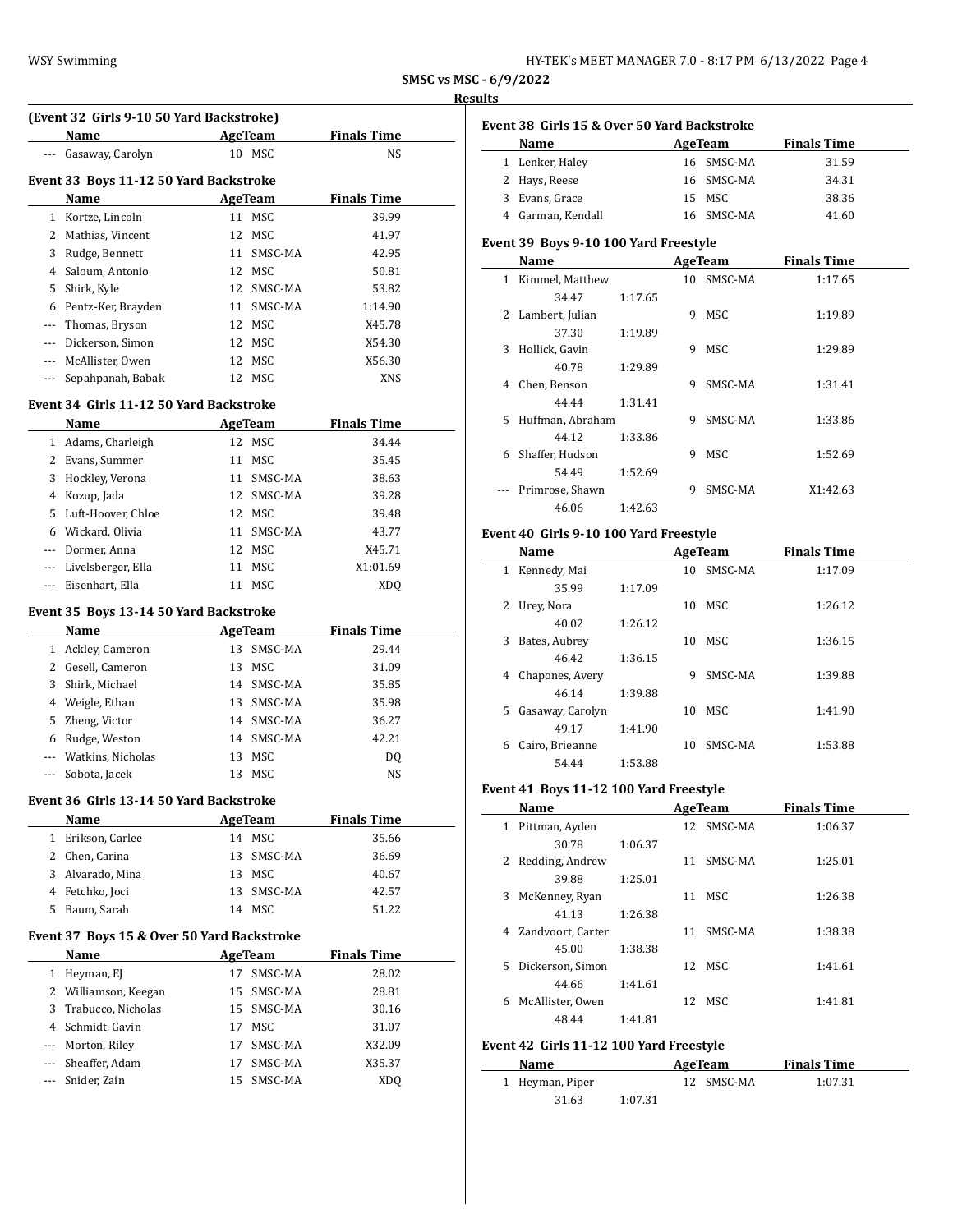# **SMSC vs MSC - 6/9/2022**

#### **Results**

 $\overline{a}$ 

| (Event 42 Girls 11-12 100 Yard Freestyle) |                      |         |    |            |                    |  |  |  |
|-------------------------------------------|----------------------|---------|----|------------|--------------------|--|--|--|
|                                           | Name                 |         |    | AgeTeam    | <b>Finals Time</b> |  |  |  |
|                                           | 2 Luft-Hoover, Chloe |         |    | 12 MSC     | 1:10.34            |  |  |  |
|                                           | 34.06                | 1:10.34 |    |            |                    |  |  |  |
| 3                                         | Evans, Summer        |         | 11 | MSC        | 1:11.34            |  |  |  |
|                                           | 34.04                | 1:11.34 |    |            |                    |  |  |  |
| 4                                         | Lenker, Marissa      |         | 11 | SMSC-MA    | 1:13.20            |  |  |  |
|                                           | 34.43                | 1:13.20 |    |            |                    |  |  |  |
| 5                                         | Kozup, Jada          |         |    | 12 SMSC-MA | 1:13.84            |  |  |  |
|                                           | 34.89                | 1:13.84 |    |            |                    |  |  |  |
| 6                                         | Kevorkova, Sofia     |         | 11 | MSC.       | 1:18.59            |  |  |  |
|                                           | 37.33                | 1:18.59 |    |            |                    |  |  |  |
|                                           | Wickard, Olivia      |         | 11 | SMSC-MA    | X1:26.75           |  |  |  |
|                                           | 40.89                | 1:26.75 |    |            |                    |  |  |  |
|                                           | Dormer, Anna         |         |    | 12 MSC     | X1:28.31           |  |  |  |
|                                           | 41.66                | 1:28.31 |    |            |                    |  |  |  |

### **Event 43 Boys 13-14 100 Yard Freestyle**

|    | Name              |         |    | AgeTeam | <b>Finals Time</b> |  |
|----|-------------------|---------|----|---------|--------------------|--|
| 1  | Ackley, Cameron   |         | 13 | SMSC-MA | 58.92              |  |
|    | 28.47             | 58.92   |    |         |                    |  |
| 2  | Mason, Logan      |         | 13 | SMSC-MA | 1:07.00            |  |
|    | 31.84             | 1:07.00 |    |         |                    |  |
| 3  | White, Tyler      |         | 14 | MSC     | 1:09.15            |  |
|    | 31.49             | 1:09.15 |    |         |                    |  |
| 4  | Weigle, Ethan     |         | 13 | SMSC-MA | 1:09.59            |  |
|    | 32.34             | 1:09.59 |    |         |                    |  |
| 5. | Watkins, Nicholas |         | 13 | MSC.    | 1:20.72            |  |
|    | 37.45             | 1:20.72 |    |         |                    |  |
|    | Sobota, Jacek     |         | 13 | MSC     | NS                 |  |

# **Event 44 Girls 13-14 100 Yard Freestyle**

|   | Name              |         |     | AgeTeam | <b>Finals Time</b> |  |
|---|-------------------|---------|-----|---------|--------------------|--|
| 1 | Chen, Carina      |         | 13  | SMSC-MA | 1:10.50            |  |
|   | 34.27             | 1:10.50 |     |         |                    |  |
|   | 2 Runkle, Johanna |         | 14  | MSC     | 1:11.74            |  |
|   | 34.96             | 1:11.74 |     |         |                    |  |
| 3 | Waite, Makayla    |         |     | 13 MSC  | 1:12.77            |  |
|   | 33.91             | 1:12.77 |     |         |                    |  |
| 4 | Fetchko, Joci     |         | 13. | SMSC-MA | 1:18.29            |  |
|   | 37.54             | 1:18.29 |     |         |                    |  |
| 5 | Baum, Sarah       |         | 14  | MSC.    | 1:29.29            |  |
|   | 41.73             | 1:29.29 |     |         |                    |  |

# **Event 45 Boys 15 & Over 100 Yard Freestyle**

 $\overline{\phantom{0}}$ 

|   | Name               |         |     | AgeTeam | <b>Finals Time</b> |  |
|---|--------------------|---------|-----|---------|--------------------|--|
| 1 | Heyman, EJ         |         | 17  | SMSC-MA | 55.84              |  |
|   | 27.02              | 55.84   |     |         |                    |  |
| 2 | Trabucco, Nicholas |         | 15. | SMSC-MA | 56.90              |  |
|   | 27.35              | 56.90   |     |         |                    |  |
| 3 | Sheaffer, Adam     |         | 17  | SMSC-MA | 58.41              |  |
|   | 27.88              | 58.41   |     |         |                    |  |
| 4 | Morton, Riley      |         | 17  | SMSC-MA | 1:00.95            |  |
|   | 29.09              | 1:00.95 |     |         |                    |  |
| 5 | Kuffa, Ryan        |         | 15. | SMSC-MA | 1:02.23            |  |
|   | 29.64              | 1:02.23 |     |         |                    |  |
| 6 | Werner, Aiden      |         | 17  | SMSC-MA | 1:04.74            |  |
|   | 30.86              | 1:04.74 |     |         |                    |  |

|   | Event 46  Girls 15 & Over 100 Yard Freestyle |         |  |            |                    |  |  |
|---|----------------------------------------------|---------|--|------------|--------------------|--|--|
|   | Name                                         |         |  | AgeTeam    | <b>Finals Time</b> |  |  |
|   | Hoover, Annabelle                            |         |  | 16 MSC     | 58.19              |  |  |
|   | 27.79                                        | 58.19   |  |            |                    |  |  |
|   | 2 Brenner, Maggie                            |         |  | 15 SMSC-MA | 1:04.70            |  |  |
|   | 30.22                                        | 1:04.70 |  |            |                    |  |  |
| 3 | Felix, Sophia                                |         |  | 15 SMSC-MA | 1:05.94            |  |  |
|   | 32.12                                        | 1:05.94 |  |            |                    |  |  |
| 4 | Garman, Kendall                              |         |  | 16 SMSC-MA | 1:17.76            |  |  |
|   | 36.28                                        | 1:17.76 |  |            |                    |  |  |
|   |                                              |         |  |            |                    |  |  |

#### **Event 47 Boys 8 & Under 25 Yard Breaststroke**

| Name              | AgeTeam   | <b>Finals Time</b> |  |
|-------------------|-----------|--------------------|--|
| 1 Hockley, Brooks | 8 SMSC-MA | 23.87              |  |
| 2 Bock, Tanner    | 8 SMSC-MA | 24.47              |  |

### **Event 48 Girls 8 & Under 25 Yard Breaststroke**

| Name                | AgeTeam | <b>Finals Time</b> |
|---------------------|---------|--------------------|
| Kichline, Ella      | 8 MSC   | 23.58              |
| 2 Sweigart, Abigail | 8 MSC   | 30.39              |
| 3 Phillips, Reagan  | 8 MSC   | 37.10              |
| --- Geiman, Anne    | SMSC-MA | DO                 |

#### **Event 49 Boys 9-10 50 Yard Breaststroke**

| Name               |    | AgeTeam | <b>Finals Time</b> |  |
|--------------------|----|---------|--------------------|--|
| 1 Lambert, Julian  | 9  | MSC     | 47.12              |  |
| 2 Kimmel, Matthew  | 10 | SMSC-MA | 47.67              |  |
| 3 McCardle, Talon  | 10 | MSC.    | 50.60              |  |
| 4 Hollick, Gavin   | 9  | MSC     | 55.73              |  |
| 5 Rudge, Jackson   | 9  | SMSC-MA | 56.83              |  |
| 6 Kenyon, Kieran   | 9  | SMSC-MA | 1:12.45            |  |
| --- Geiman, Josiah | 10 | SMSC-MA | D0                 |  |

### **Event 50 Girls 9-10 50 Yard Breaststroke**

| <b>Name</b>           | AgeTeam    | <b>Finals Time</b> |
|-----------------------|------------|--------------------|
| 1 Panchura, Marleigh  | 10 MSC     | 49.75              |
| 2 Kozup, Peyton       | 10 SMSC-MA | 52.11              |
| 3 Beltrandi, Izabella | 9 MSC      | 56.92              |
| --- Markle, Adelaide  | 10 MSC     | DO                 |

### **Event 51 Boys 11-12 50 Yard Breaststroke**

|              | Name                  |    | AgeTeam    | <b>Finals Time</b> |
|--------------|-----------------------|----|------------|--------------------|
| $\mathbf{1}$ | Shirk, Kyle           |    | 12 SMSC-MA | 44.55              |
|              | 2 Kenyon, Brogan      | 11 | SMSC-MA    | 46.54              |
|              | 3 Runkle, Jacob       |    | 12 MSC     | 47.59              |
|              | 4 Mathias, Vincent    |    | 12 MSC     | 47.65              |
|              | 5 Rudge, Bennett      |    | 11 SMSC-MA | 47.87              |
|              | 6 Saloum, Antonio     |    | 12 MSC     | 49.45              |
|              | --- Zandvoort, Carter |    | SMSC-MA    | D <sub>0</sub>     |

#### **Event 52 Girls 11-12 50 Yard Breaststroke**

|   | Name                   |    | AgeTeam    | <b>Finals Time</b> |
|---|------------------------|----|------------|--------------------|
| 1 | Garman, Liv            |    | 12 SMSC-MA | 38.28              |
|   | 2 Howell, Elizabeth    |    | 12 MSC     | 42.52              |
|   | 3 Evans, Summer        |    | 11 MSC     | 44.42              |
|   | 4 Hockley, Verona      |    | 11 SMSC-MA | 45.65              |
|   | 5 Pittman, Ryle        |    | 11 SMSC-MA | 46.12              |
| 6 | Eisenhart, Ella        | 11 | MSC        | 49.79              |
|   | --- Livelsberger, Ella | 11 | MSC        | X57.52             |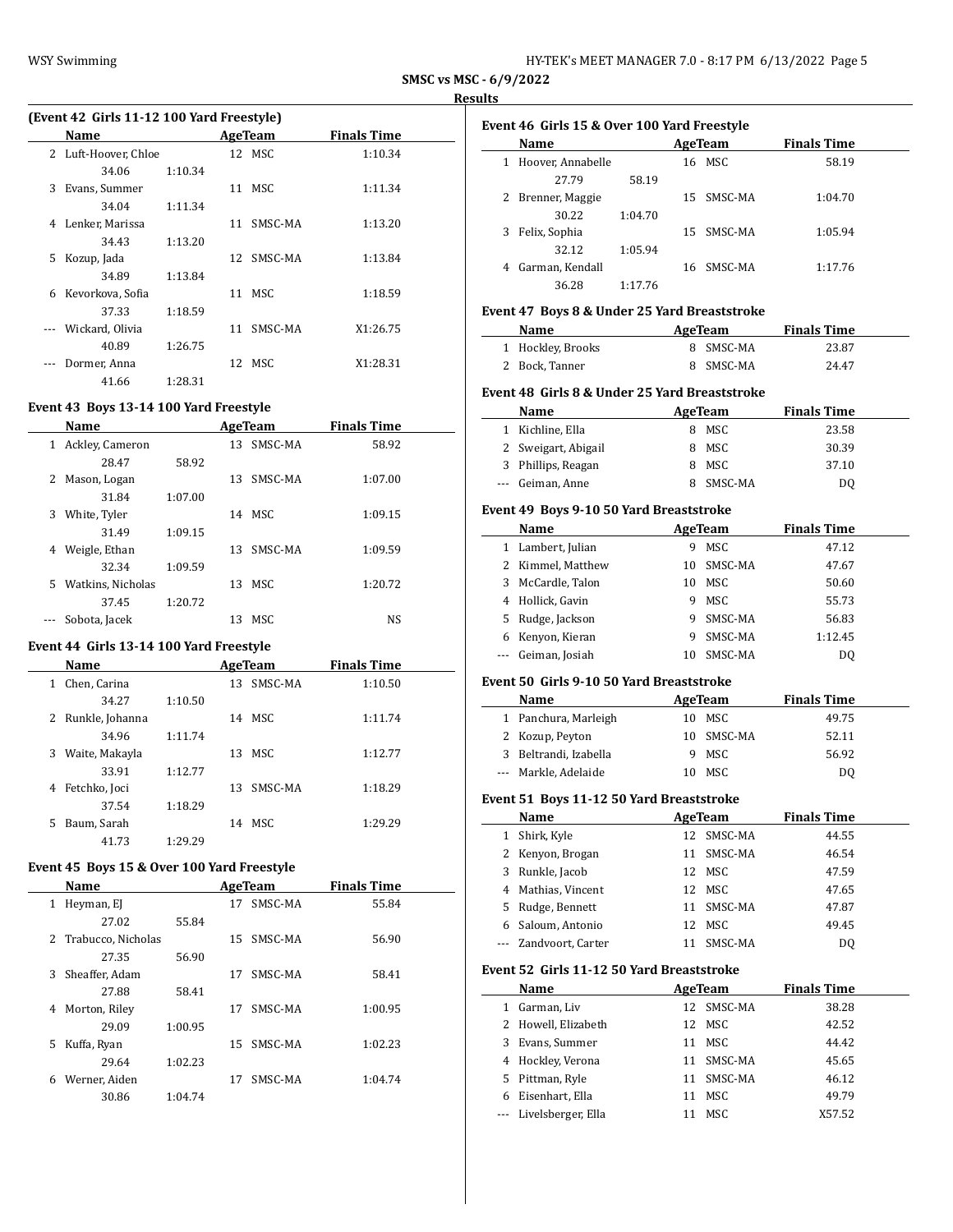|  | HY-TEK's MEET MANAGER 7.0 - 8:17 PM 6/13/2022 Page 6 |  |  |  |
|--|------------------------------------------------------|--|--|--|
|--|------------------------------------------------------|--|--|--|

**SMSC vs MSC - 6/9/2022**

|     | (Event 52 Girls 11-12 50 Yard Breaststroke)   |         |                |                                      |  |
|-----|-----------------------------------------------|---------|----------------|--------------------------------------|--|
|     | Name                                          |         |                | <b>Example 2 AgeTeam</b> Finals Time |  |
|     | --- Parthiban, Harshita                       |         | 11 SMSC-MA     | NS                                   |  |
|     | Event 53 Boys 13-14 50 Yard Breaststroke      |         |                |                                      |  |
|     | Name                                          |         |                | AgeTeam Finals Time                  |  |
|     | 1 Gesell, Cameron                             |         | 13 MSC         | 36.55                                |  |
|     | 2 Shirk, Michael                              |         | 14 SMSC-MA     | 39.36                                |  |
|     | 3 Decker, Nicholas                            |         | 14 SMSC-MA     | 40.09                                |  |
|     | 4 Rudge, Weston                               |         | 14 SMSC-MA     | 45.06                                |  |
|     |                                               |         |                |                                      |  |
|     | Event 54 Girls 13-14 50 Yard Breaststroke     |         |                |                                      |  |
|     | Name                                          |         |                | <b>Example 2 AgeTeam</b> Finals Time |  |
|     | 1 Waite, Makayla                              |         | 13 MSC         | 40.41                                |  |
|     | 2 Shaulis, Emily                              |         | 14 SMSC-MA     | 41.18                                |  |
|     | 3 Runkle, Johanna                             |         | 14 MSC         | 42.44                                |  |
|     | 4 Gasaway, Anna                               |         | 13 MSC         | 43.54                                |  |
|     | Event 55 Boys 15 & Over 50 Yard Breaststroke  |         |                |                                      |  |
|     | <b>Name</b>                                   | AgeTeam |                | <b>Finals Time</b>                   |  |
|     | 1 Mowe, Braelen                               |         | 17 SMSC-MA     | 30.13                                |  |
|     | 2 Bakermans, Darren                           |         | 17 SMSC-MA     | 35.32                                |  |
|     |                                               |         |                |                                      |  |
|     | Event 56 Girls 15 & Over 50 Yard Breaststroke |         |                |                                      |  |
|     | Name                                          |         |                | <b>Example 2 AgeTeam</b> Finals Time |  |
|     | 1 Evans, Grace                                |         | 15 MSC         | 44.18                                |  |
|     | Event 57 Boys 8 & Under 25 Yard Butterfly     |         |                |                                      |  |
|     | Name                                          |         |                | <b>AgeTeam</b> Finals Time           |  |
|     | 1 Bock, Tanner                                |         | 8 SMSC-MA      | 20.26                                |  |
|     |                                               |         | 8 SMSC-MA      | 27.76                                |  |
|     | 2 Hockley, Brooks                             |         |                |                                      |  |
|     | 3 Anderson, Henry                             |         | 8 MSC          | 29.54                                |  |
|     | --- Wetzel, Nicholas                          |         | 7 SMSC-MA      | DQ                                   |  |
|     | Event 58 Girls 8 & Under 25 Yard Butterfly    |         |                |                                      |  |
|     | <b>Name</b>                                   |         | <b>AgeTeam</b> | <b>Finals Time</b>                   |  |
|     | 1 Kichline, Ella                              |         | 8 MSC          | 20.81                                |  |
|     | 2 Sweigart, Abigail                           |         | 8 MSC          | 26.58                                |  |
|     | 3 Goodman, Della                              |         | 8 SMSC-MA      | 27.04                                |  |
|     | 4 Semanick, Olivia                            |         | 7 MSC          | 47.47                                |  |
|     | McCardle, Selah                               | 7       | MSC            | X28.15                               |  |
|     | Vargas, Scarlett                              | 5       | <b>MSC</b>     | XDQ                                  |  |
|     | Felty, Nellie                                 | 8       | SMSC-MA        | <b>DQ</b>                            |  |
|     |                                               |         |                |                                      |  |
|     | Event 59 Boys 9-10 50 Yard Butterfly<br>Name  |         | <b>AgeTeam</b> | <b>Finals Time</b>                   |  |
|     |                                               |         |                |                                      |  |
|     | 1 McCardle, Talon                             |         | 10 MSC         | 44.26                                |  |
|     | 2 Dickerson, Elliot                           | 10      | MSC            | 49.81                                |  |
|     | 3 Chen, Benson                                | 9       | SMSC-MA        | 57.24                                |  |
|     | 4 Primrose, Shawn                             | 9       | SMSC-MA        | 59.34                                |  |
| --- | Burns, Hayden                                 | 9       | MSC            | DQ                                   |  |
|     | Wetzel, Owen                                  | 9       | SMSC-MA        | DQ                                   |  |
|     | Event 60 Girls 9-10 50 Yard Butterfly         |         |                |                                      |  |
|     | Name                                          |         | AgeTeam        | <b>Finals Time</b>                   |  |
|     | 1 Kennedy, Mai                                | 10      | SMSC-MA        | 39.49                                |  |
|     | 2 Urey, Nora                                  | 10      | <b>MSC</b>     | 44.55                                |  |
| 3   | Kozup, Peyton                                 | 10      | SMSC-MA        | 45.90                                |  |
|     |                                               | 10      | MSC            | 56.35                                |  |
| 4   | Bates, Aubrey                                 |         |                |                                      |  |

|              | Event 61 Boys 11-12 50 Yard Butterfly<br>Name    |    |                              |                             |
|--------------|--------------------------------------------------|----|------------------------------|-----------------------------|
| $\mathbf{1}$ |                                                  | 12 | AgeTeam<br>SMSC-MA           | <b>Finals Time</b>          |
|              | Shirk, Kyle                                      |    |                              | 38.50                       |
|              | 2 Thomas, Bryson                                 | 12 | MSC                          | 42.64                       |
|              | 3 Kortze, Lincoln                                | 11 | MSC                          | 45.29                       |
|              | 4 Redding, Andrew                                |    | 11 SMSC-MA                   | 47.99                       |
|              | Event 62 Girls 11-12 50 Yard Butterfly           |    |                              |                             |
|              | Name                                             |    | <b>AgeTeam</b>               | <b>Finals Time</b>          |
|              | 1 Kozup, Jada                                    |    | 12 SMSC-MA                   | 34.53                       |
|              | 2 Adams, Charleigh                               |    | 12 MSC                       | 34.73                       |
|              | 3 Garman, Liv                                    |    | 12 SMSC-MA                   | 37.60                       |
|              | 4 Howell, Elizabeth                              |    | 12 MSC                       | 38.12                       |
|              | 5 Lenker, Marissa                                |    | 11 SMSC-MA                   | 38.21                       |
|              | 6 Kevorkova, Sofia                               |    | 11 MSC                       | 45.41                       |
|              | Event 63 Boys 13-14 50 Yard Butterfly            |    |                              |                             |
|              | Name                                             |    | AgeTeam                      | <b>Finals Time</b>          |
|              | 1 Zheng, Victor                                  |    | 14 SMSC-MA                   | 32.08                       |
|              | 2 Shirk, Michael                                 |    | 14 SMSC-MA                   | 33.66                       |
|              | 3 Mason, Logan                                   |    | 13 SMSC-MA                   | 37.08                       |
|              | 4 White, Tyler                                   |    | 14 MSC                       | 38.52                       |
|              | Event 64 Girls 13-14 50 Yard Butterfly           |    |                              |                             |
|              | Name                                             |    | <b>AgeTeam</b>               | <b>Finals Time</b>          |
|              | 1 Erikson, Carlee                                |    | 14 MSC                       | 32.04                       |
|              | 2 Shaulis, Emily                                 |    | 14 SMSC-MA                   | 35.92                       |
|              | 3 Waite, Makayla                                 |    | 13 MSC                       | 37.90                       |
|              | 4 Alvarado, Mina                                 |    | 13 MSC                       | 42.00                       |
|              |                                                  |    |                              |                             |
|              | Event 65 Boys 15 & Over 50 Yard Butterfly        |    |                              |                             |
|              | Name                                             |    | <b>AgeTeam</b><br>17 SMSC-MA | <b>Finals Time</b><br>24.35 |
|              | 1 Mowe, Braelen                                  |    |                              |                             |
|              | 2 Williamson, Keegan                             |    | 15 SMSC-MA                   | 28.03                       |
|              | 3 Kuffa, Ryan                                    |    | 15 SMSC-MA                   | 30.02                       |
|              | 4 Werner, Aiden                                  |    | 17 SMSC-MA                   | 33.24                       |
|              | 5 Snider, Zain                                   |    | 15 SMSC-MA                   | 40.02                       |
|              | Event 66 Girls 15 & Over 50 Yard Butterfly       |    |                              |                             |
|              | Name                                             |    | <b>AgeTeam</b>               | <b>Finals Time</b>          |
| 1            | Hoover, Annabelle                                |    | 16 MSC                       | 29.77                       |
| 2            | Brenner, Maggie                                  | 15 | SMSC-MA                      | 31.48                       |
|              | 3 McKenney, Katelyn                              |    | 15 MSC                       | 32.46                       |
|              | 4 Felix, Sophia                                  | 15 | SMSC-MA                      | 33.82                       |
|              | 5 Garman, Kendall                                | 16 | SMSC-MA                      | 42.24                       |
|              | Event 67 Boys 8 & Under 100 Yard Freestyle Relay |    |                              |                             |
|              | Team                                             |    | <b>Relay</b>                 | <b>Finals Time</b>          |
| $\mathbf{1}$ | SMSC-MA                                          |    | A                            | 1:37.19                     |
|              | 1) Kenyon, Timothy 7                             |    | 2) West, Darwin 7            |                             |
|              | 3) Bock, Colton 6                                |    | 4) Wetzel, Nicholas 7        |                             |
|              | 54.15<br>1:37.19                                 |    |                              |                             |
|              | 2 MSC                                            |    | A                            | 2:06.34                     |
|              | 1) Danowski, Joseph 5                            |    | 2) Bates, Levi 8             |                             |
|              | 3) Yagel, Owen 7                                 |    | 4) Anderson, Henry 8         |                             |
|              | 1:20.69<br>2:06.34                               |    |                              |                             |
| 3            | SMSC-MA                                          |    | B                            | 2:29.66                     |
|              | 1) Kalata, Max 8                                 |    | 2) Dagen, Jax 5              |                             |

3) Felty, Warren 6 4) Redding, Caleb 8